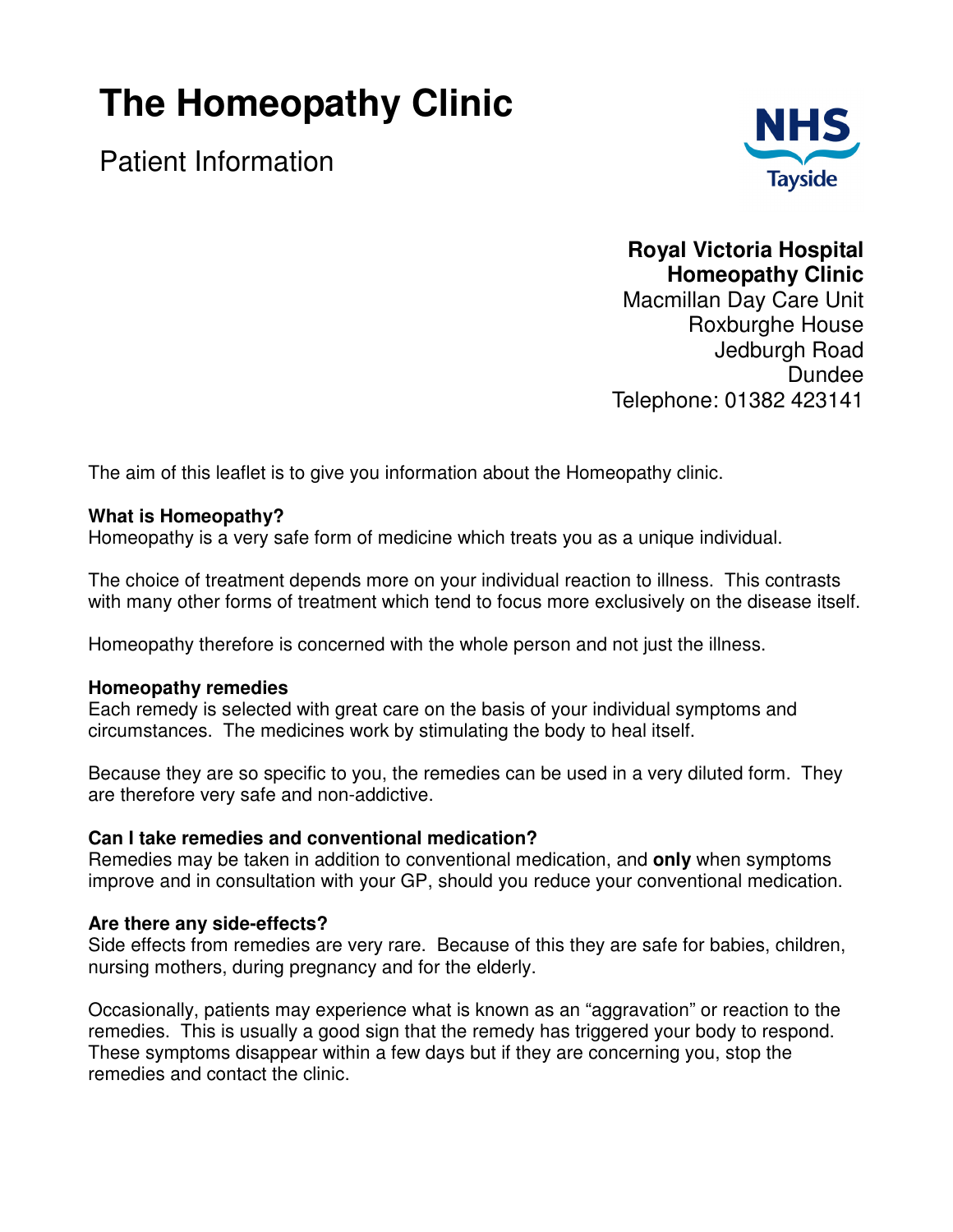#### **How to take remedies**

## **Some Do's and Do not's:**

#### **Do not**

Handle the tablets.

Remedies are delicate and handling them can affect the remedies' effectiveness.

## **Do**

Tap the tablet onto the lid of the bottle or on to a clean spoon, then place the tablet under, or on to your tongue and let it dissolve in your mouth.

If your remedy has been supplied in the form of granules, a dose is equivalent to the amount that will cover the base of the cap or the contents of an entire paper sachet if this is how they are supplied.

## **Do not**

Take anything to eat or drink for 15 minutes before and after taking the tablet. Toothpaste is, in this case, considered to be a food so you should **not** take your tablet for at least 15 minutes after brushing your teeth.

#### **Do not**

Drink coffee while you are taking a course of homeopathic treatment as it can interfere with the action of the remedies.

## **Do not**

Expose your remedy to anything scented.

## **Where do I obtain the remedies?**

Most pharmacies will order these for you and some remedies are available from health food shops. The Homeopathic Clinic issues its own NHS prescriptions and can issue repeat prescriptions where necessary.

We do not offer any other complementary therapies at the Homeopathic Clinic but we can sometimes advise on the suitability of the therapies for your particular problems.

#### **Are there other aspects of treatment?**

- We often give dietary advice as part of your overall homeopathic care
- Bach Flower Remedies are also used by the doctors

## **What is the effectiveness of homeopathic treatment?**

Studies of the outcome of treatment in the Homeopathy clinic show that about 70% of patients experience at least some improvement in their symptoms.

About 40% of patients have a moderate to good improvement.

In order to evaluate the effectiveness of treatment in the clinic, we carry out regular audits. This means that some information about you will be stored on computer but is anonymous as you will only be identified by a number.